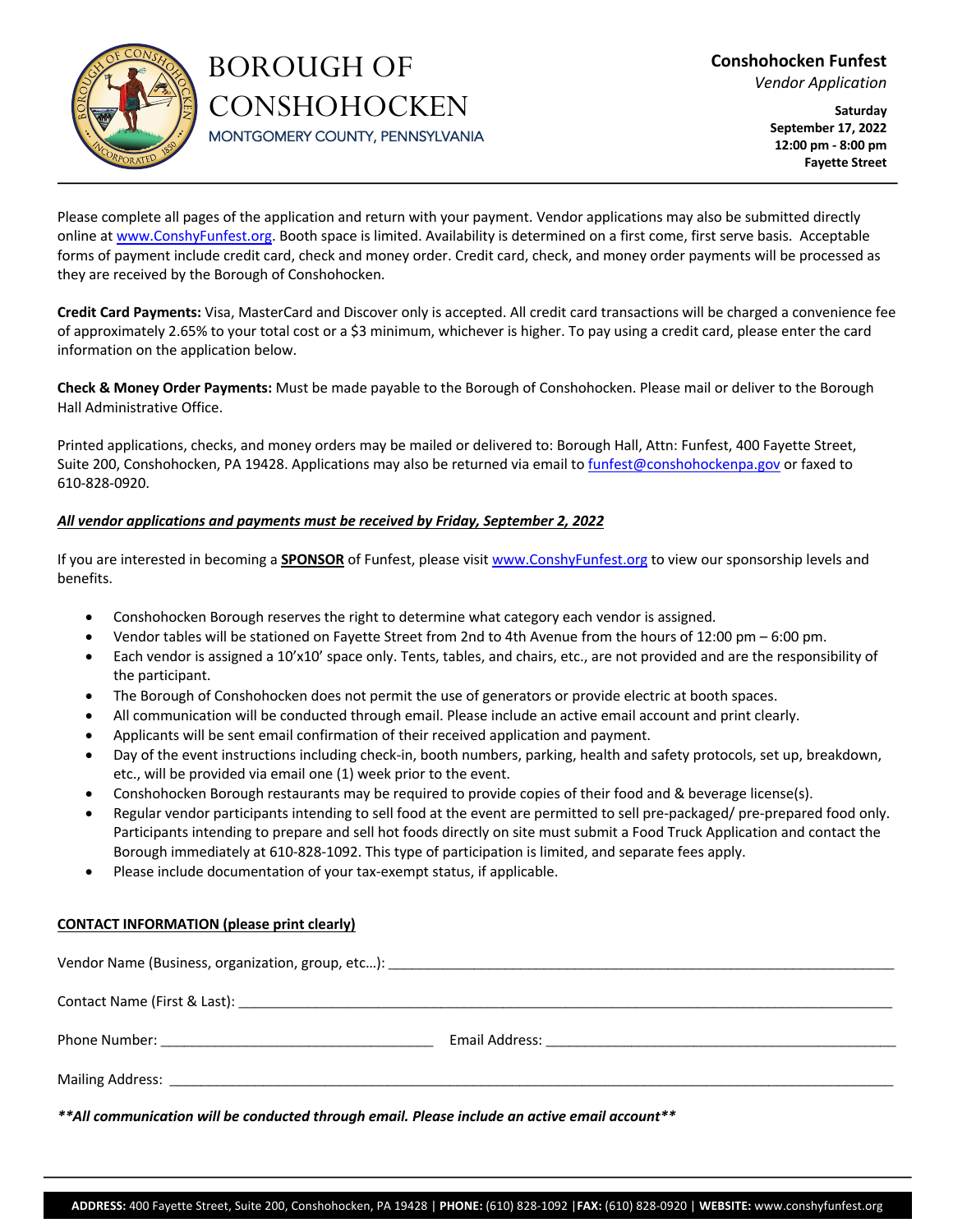

# BOROUGH OF **CONSHOHOCKEN**

**Saturday**

MONTGOMERY COUNTY, PENNSYLVANIA

**September 17, 2022 12:00 pm - 6:00 pm Fayette Street**

| <b>DETERMINE YOUR VENDOR TYPE</b> **Conshohocken Borough reserves the right to determine what category each vendor is assigned** |                                                                         |            |  |  |
|----------------------------------------------------------------------------------------------------------------------------------|-------------------------------------------------------------------------|------------|--|--|
| <b>VENDOR TYPE</b>                                                                                                               | <b>DEFINED AS</b>                                                       | <b>FEE</b> |  |  |
| Art/Craft/Handmade                                                                                                               | Anyone selling handmade goods (all or the majority of items being sold) | \$40       |  |  |
| <b>Political Parties/ Religious Groups</b>                                                                                       | Anyone advertising, promoting goods, services or information            | \$40       |  |  |
| <b>Business</b>                                                                                                                  | Anyone advertising or selling goods and services for profit             | \$100      |  |  |
| Local Restaurant                                                                                                                 | Must be a licensed food business selling strictly food & beverages      | \$100      |  |  |
| School Groups/ Non-profits/ Charity/ Conshohocken<br>Legacy Youth Groups or Community Organizations                              | Please call the Borough of Conshohocken at 610-828-1092                 | Varies     |  |  |

 $\_$  , and the set of the set of the set of the set of the set of the set of the set of the set of the set of the set of the set of the set of the set of the set of the set of the set of the set of the set of the set of th

 $\Box$ 

**DESCRIBE YOUR ACTIVITY & ITEMS BEING SOLD \*\****Our goal is to limit duplicate activities in order to not compete\*\**

| PLEASE ANSWER THE BELOW QUESTIONS                                                                                                                               |                      | IF YES, PLEASE DESCRIBE |  |
|-----------------------------------------------------------------------------------------------------------------------------------------------------------------|----------------------|-------------------------|--|
| Do you intend to have a raffle?                                                                                                                                 | Yes $\Box$ No $\Box$ |                         |  |
| Will you be giving anything away?                                                                                                                               | Yes $\Box$ No $\Box$ |                         |  |
| Do you intend on selling pre-packaged or<br>pre-prepared foods or beverages?                                                                                    | Yes $\Box$ No $\Box$ |                         |  |
| *Nato: Acido from Conchophocken Berough restaurants, booth participants are not permitted to prepare and sell bet food on site. Only are packaged (are prepared |                      |                         |  |

*\*Note: Aside from Conshohocken Borough restaurants, booth participants are not permitted to prepare and sell hot food on site. Only pre-packaged/pre-prepared foods may be sold without a license. Participants intending to prepare and sell hot foods directly on site must submit a Food Truck Application and contact the Borough immediately at 610-828-1092. This type of participation is limited, and separate fees apply.* 

 $\Box$ 

 $\Box$  . The contribution of the contribution of the contribution of the contribution of the contribution of the contribution of the contribution of the contribution of the contribution of the contribution of the contributi

**ADDITIONAL REQUESTS (location, next to...etc.)** *\*\*Requests are not guaranteed\*\**

# **PAYMENT INFORMATION**

Acceptable forms of payment include credit card, check and money order. Credit card, check, and money order payments will be processed as they are received by the Borough of Conshohocken. Please note: all credit card transactions will be charged a convenience fee of approximately 2.65% to the total cost or a \$3 minimum, whichever is higher.

#### **Credit Card Payments:**

- Go to: https://www.conshohockenpa.gov/payonline
- Select the Miscellaneous Payment Portal Option
- Select applicable vendor fee option and enter credit card information

#### **Check & Money Order Payments:**

• Must be made payable to the Borough of Conshohocken. Please mail or deliver to: Borough Hall, Attn: Funfest, 400 Fayette Street, Suite 200, Conshohocken, PA 19428.